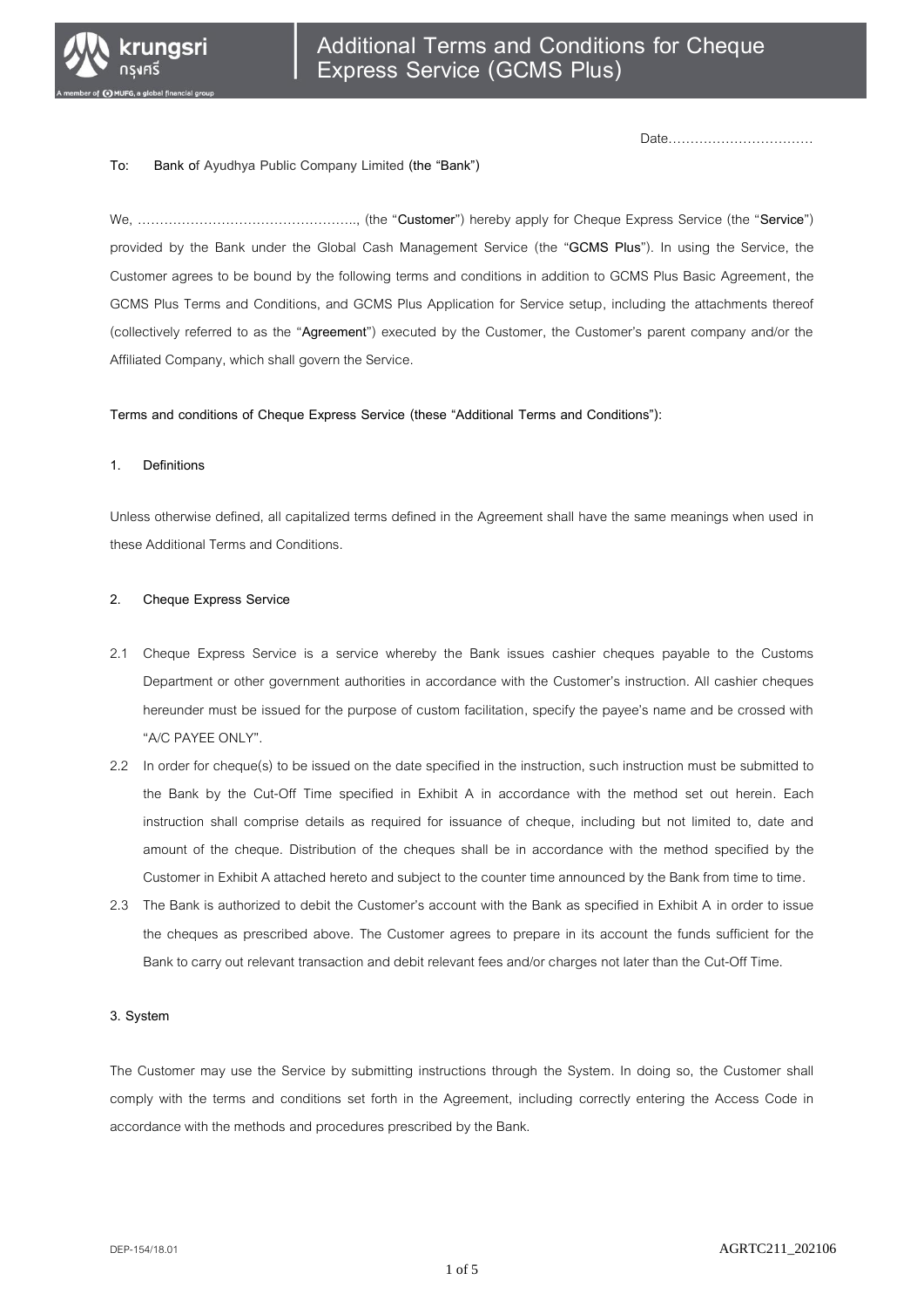#### **4. Distribution of Cheque**

The Customer's instruction to the Bank must include the information of the persons who are designated by the Customer to pick up the cheque at the Cheque Express Distribution Counter Branch specified in Exhibit A, such as name, ID. Card no. and/or driver's license no. and/or passport no., including other information as may be required by the Bank. The Customer agrees and acknowledges that the Bank will not deliver a cheque to any person who fails to supply evidence or supporting documents to meet certain conditions specified by the Customer and the Bank's requirements thereof, whereby the Bank shall not be held liable for any such action.

#### **5. Stop Cheque or Cheque Printing Cancellation**

- 5.1 In event that the Customer instructs the Bank to stop a cheque due to the cheque being lost or stolen, to cancel printing a cheque or to cancel credit to a payee's account, the Bank shall, at its sole discretion subject to such conditions as the Bank may prescribe, decide whether to proceed with the Customer's instruction. However, the Customer agrees and acknowledges that stop-payment, cancellation or refund of any cheque cannot be made if the cheque has already been distributed to the payee. In this regard, the Customer agrees to indemnify and hold the Bank harmless from and against all claims, proceedings, costs, losses and damages of any kind which the Bank may suffer as a result of the Bank complying with any such request except to the extent that such claims, proceedings, costs, losses or damages are the result of the Bank's gross negligence or willful misconduct.
- 5.2 The Customer authorizes the Bank to specify a cheque expiry date as prescribed by law or other relevant regulations. In case the payee does not present the cheque for collection by such expiry date, the Bank shall credit the amount of cheque (without interest) to the Customer's account in accordance with the Bank's procedures.

Notwithstanding the foregoing, the Customer is obliged to pay bank's charges and fees, expenses, losses and damages (if any) to the Bank with regard to cheques that have already been issued, including the operation fee which the Bank has debited from the Customer's relevant account.

### **6. Other terms and conditions**

6.1 In using the Service provided under these Additional Terms and Conditions, the Customer agrees to be responsible for carefully and independently providing information regarding the payee and agrees that any instructions submitted by the Customer to the Bank shall be deemed by the Bank to be correct. The Customer agrees to indemnify and hold the Bank harmless against all damages arising from the Bank's acting in accordance with such instructions except to the extent that such damages are the result of the Bank's gross negligence or willful misconduct.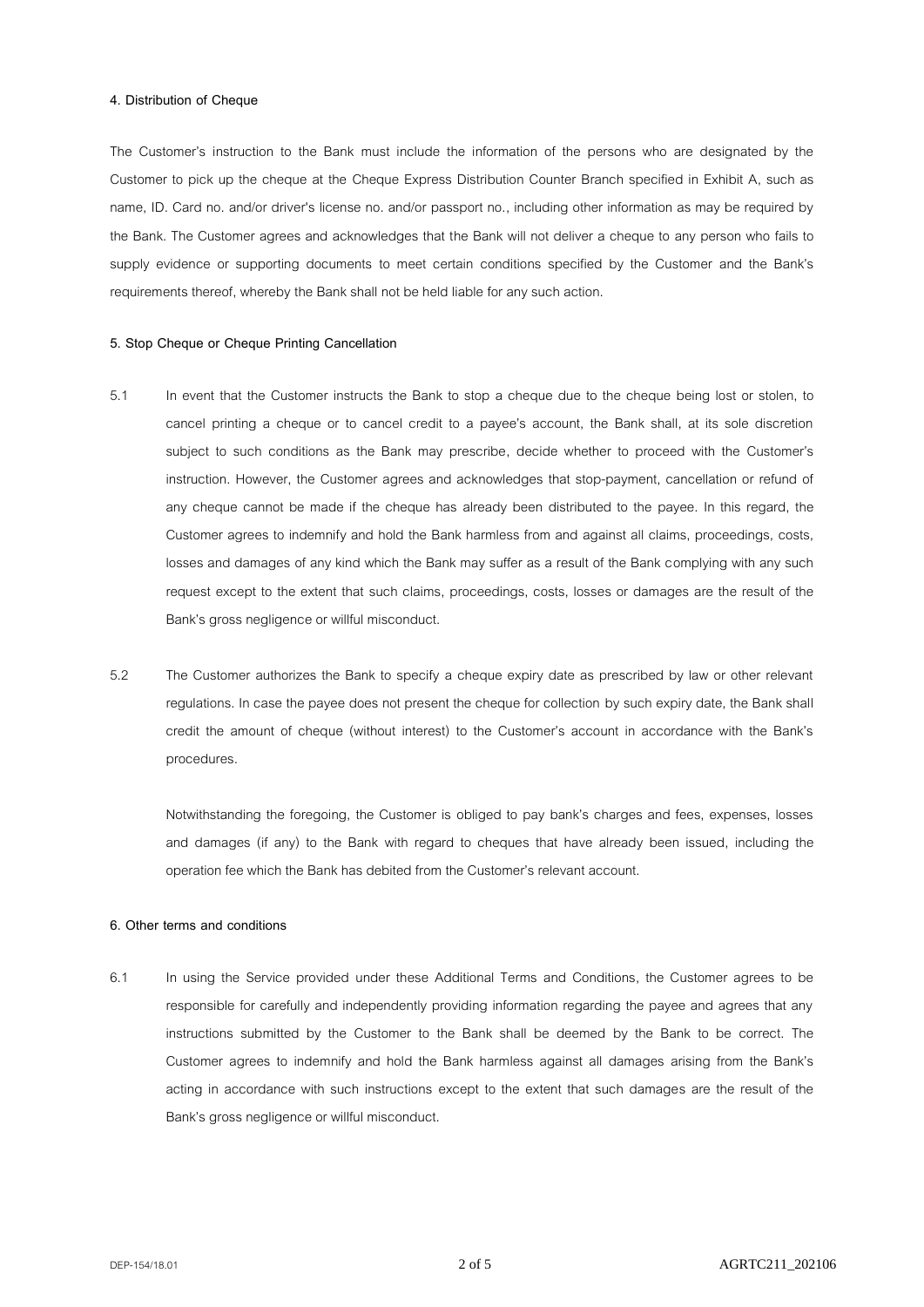- 6.2 The Customer agrees to pay fees, charges and other expenses incurred in connection with the use of the Service to the Bank in accordance with the rates and/or amounts specified in Exhibit A attached hereto, in accordance with the methods accepted by the Bank, whether the relevant transactions are successful or not. The Customer hereby authorizes the Bank to deduct the amount of cheques, including relevant fees, charges or expenses from the Customer's account(s) specified in Exhibit A attached hereto or any other account(s) specified by the Customer without prior notice. In case there are no funds or insufficient funds in the Customer's account(s) to settle the fees, charges or expenses incurred or to provide the Service, the Bank reserves the right to withhold the Service as it deems appropriate and demand the payment of such fees, charges and expenses, together with default interest to be determined by the Bank.
- 6.3 Unless otherwise provided herein, these Additional Terms and Conditions may be amended solely by the written agreement executed by the authorized representative of each party.
- 6.4 These Additional Terms and Conditions shall be effective from the date hereof until terminated by either party giving a written notice to the other at least 30 (thirty) days prior to the intended date of termination. In the event that the GCMS Plus Basic Agreement is terminated, these Additional Terms and Conditions shall be concurrently terminated forthwith.
- 6.5 The Customer hereby consents to the Bank exchanging with or disclosing, transmitting and/or transferring to the entities within its financial business group, its data processors, third-party service providers (outsourcing), its agents, subcontractors and/or co-branding partners the Customer's personal data and other data provided by the Customer to the Bank for the use of the Service, and which must be disclosed by the Bank for the purpose of providing the Service in accordance with the Agreement, including for the purposes of carrying out risk assessment; preventing and detecting fraud including investigating fraudulent transactions and potentially fraudulent transactions; improving the Bank's products and services; communicating with the Customer about the Service; supporting the Bank's service operations; to facilitate the debt collection process; to facilitate data processing; and for investigating payment transactions or deposit/ withdrawals/ transfers transactions.
- 6.6 The Customer agrees that any notice, letter or correspondence sent to the Customer shall be considered as duly delivered if given by mail or electronic mail (e-mail) to the latest address provided to the Bank by the Customer. The Customer shall promptly notify the Bank in writing of any change to such address.
- 6.7 These Additional Terms and Conditions form an integral part of the Agreement and shall be attached thereto. If any terms and conditions contained in these Additional Terms and Conditions should present any inconsistency or contradiction with the Agreement, these Additional Terms and Conditions shall prevail.
- 6.8 These Additional Terms and Conditions shall be governed by and construed in accordance with Thai laws.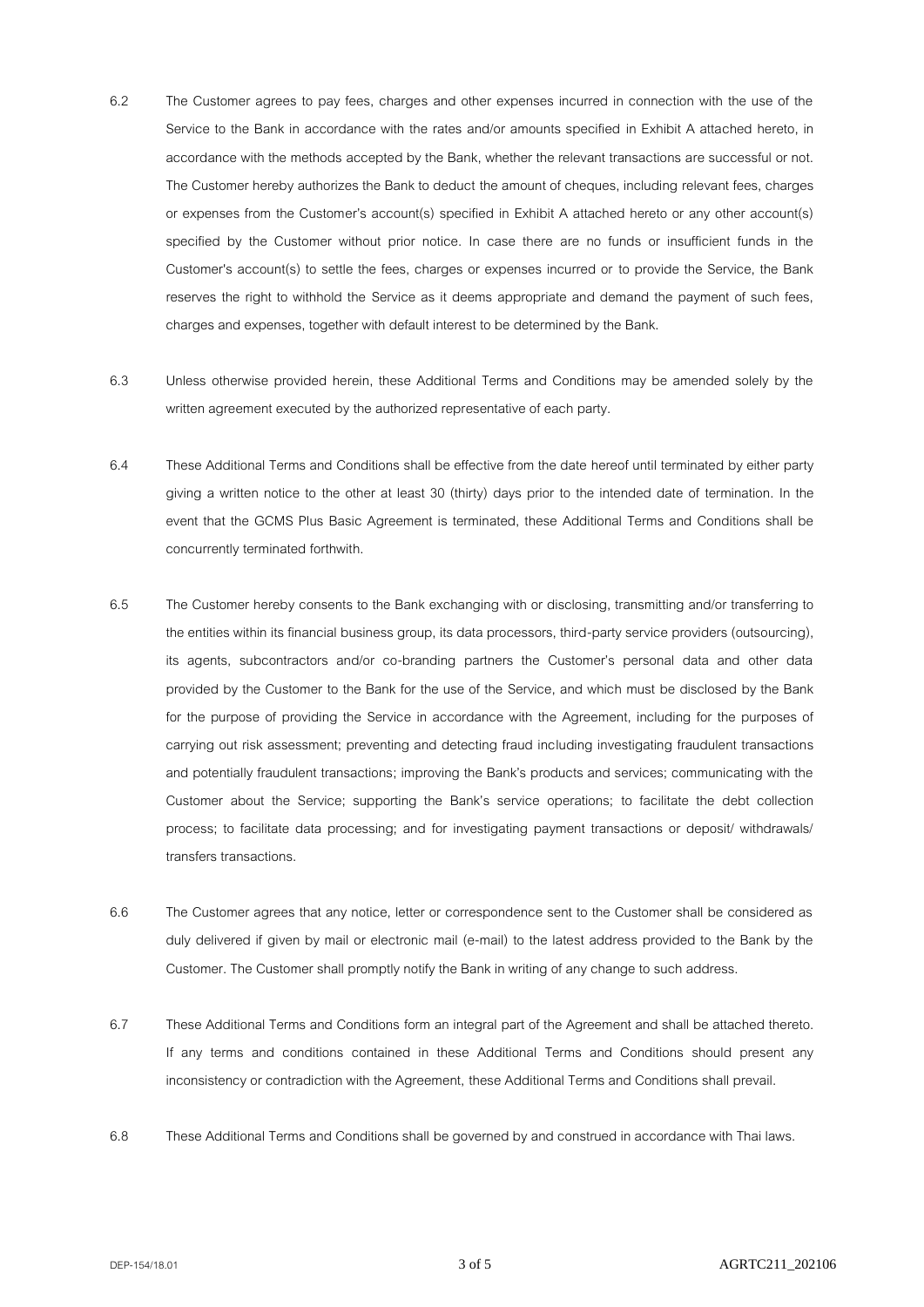| For and on behalf of |  |
|----------------------|--|
|----------------------|--|

| Signed |  |  |  |
|--------|--|--|--|
|        |  |  |  |

# **Exhibit A to the Additional Terms and Conditions for Cheque Express Service**

We hereby submit to the Bank the following information in relation to the Service:

Request Type:

| $\Box$ New            | Revision     | Delete | Date |
|-----------------------|--------------|--------|------|
|                       | (in English) |        |      |
| <b>Customer Name</b>  | (in Thai)    |        |      |
| <b>Address</b>        | (in English) |        |      |
|                       | (in Thai)    |        |      |
| <b>Effective Date</b> |              |        |      |

| Details of the Services                                                                                    |                                      |  |
|------------------------------------------------------------------------------------------------------------|--------------------------------------|--|
| The Customer acknowledges and agrees that the Bank may provide the Services in accordance with the details |                                      |  |
| provided in this Exhibit A until further request has been received and accepted by the Bank.               |                                      |  |
| Cut-Off Time                                                                                               | 11:30 a.m. on the value date $(D-0)$ |  |

|                                                      | Cheque distribution counter branch<br>Bangkok:                                                                                                                               | Upcountry:                                   |
|------------------------------------------------------|------------------------------------------------------------------------------------------------------------------------------------------------------------------------------|----------------------------------------------|
| Cheque Express Distribution Counter<br><b>Branch</b> | $\Box$ Klongtoey<br>$\Box$ Ladkrabang<br>$\Box$ Nawanakorn Industrial Estate<br>Others (Please<br>specify)<br>Note: distribution counters depend on conditions with the Bank | $\Box$ Ao Udom<br>Others (Please<br>specify) |

| Fees | The fee shall be charged at the rate announced by the Bank on [website/the |
|------|----------------------------------------------------------------------------|
|      | bank office] or the rate agreed otherwise.                                 |